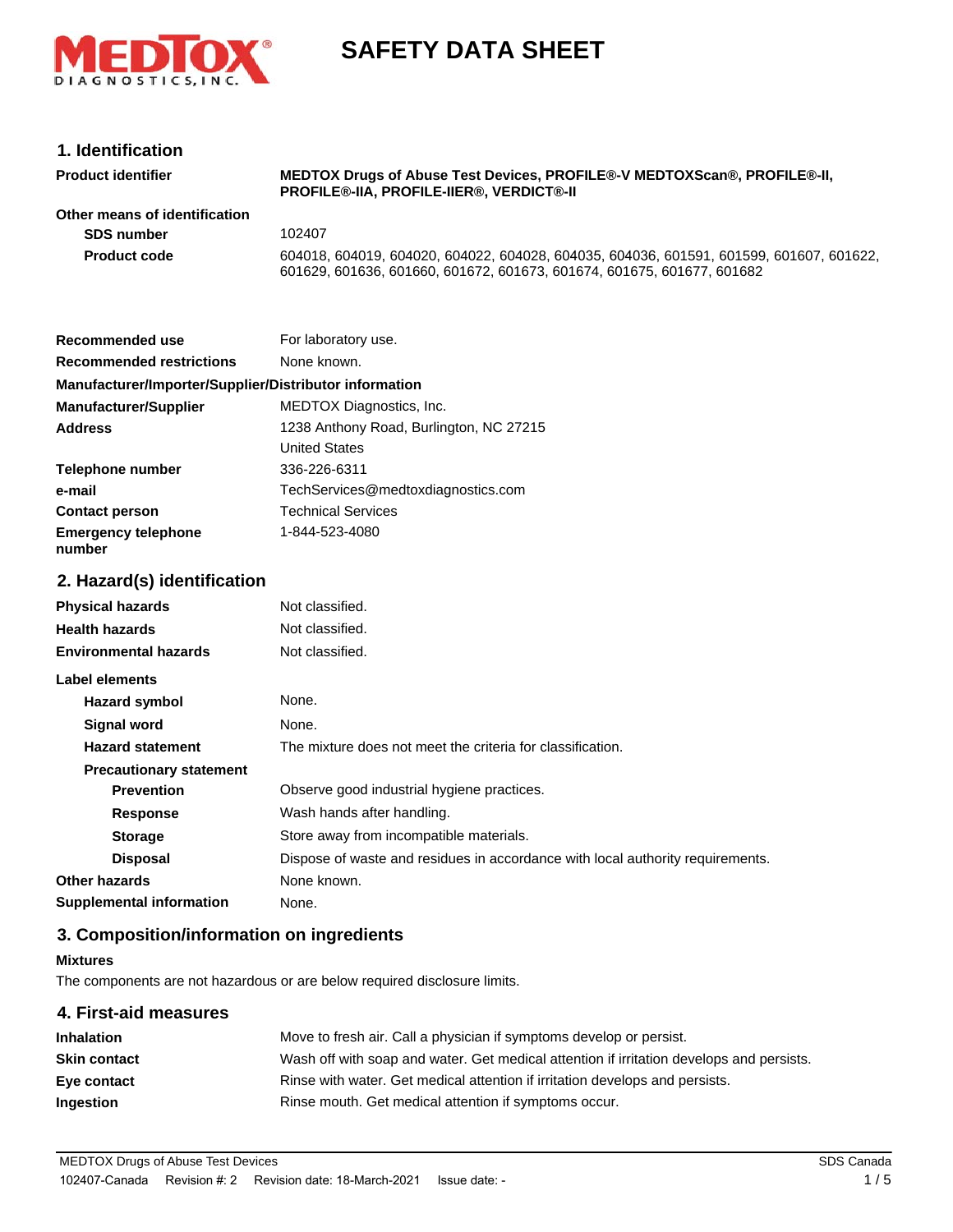| <b>Most important</b><br>symptoms/effects, acute and<br>delayed              | Under normal conditions of intended use, this product is not expected to be a health risk.                          |
|------------------------------------------------------------------------------|---------------------------------------------------------------------------------------------------------------------|
| Indication of immediate<br>medical attention and special<br>treatment needed | Treat symptomatically.                                                                                              |
| <b>General information</b>                                                   | Ensure that medical personnel are aware of the material(s) involved, and take precautions to<br>protect themselves. |
| 5. Fire-fighting measures                                                    |                                                                                                                     |
| Suitable extinguishing media                                                 | Water fog. Foam. Dry chemical powder. Carbon dioxide (CO2).                                                         |
| Unsuitable extinguishing<br>media                                            | Do not use water jet as an extinguisher, as this will spread the fire.                                              |
| Specific hazards arising from<br>the chemical                                | During fire, gases hazardous to health may be formed.                                                               |
| Special protective equipment<br>and precautions for firefighters             | Self-contained breathing apparatus and full protective clothing must be worn in case of fire.                       |
| <b>Fire fighting</b><br>equipment/instructions                               | Use water spray to cool unopened containers.                                                                        |
| <b>Specific methods</b>                                                      | Use standard firefighting procedures and consider the hazards of other involved materials.                          |
| <b>General fire hazards</b>                                                  | No unusual fire or explosion hazards noted.                                                                         |

#### **6. Accidental release measures**

| <b>Personal precautions,</b><br>protective equipment and<br>emergency procedures | Keep unnecessary personnel away. For personal protection, see section 8 of the SDS.                                            |
|----------------------------------------------------------------------------------|--------------------------------------------------------------------------------------------------------------------------------|
| Methods and materials for<br>containment and cleaning up                         | Sweep up or gather material and place in appropriate container for disposal. For waste disposal,<br>see section 13 of the SDS. |
| <b>Environmental precautions</b>                                                 | Avoid discharge into drains, water courses or onto the ground.                                                                 |

#### **7. Handling and storage**

**Precautions for safe handling** Observe good industrial hygiene practices. Store in original tightly closed container. Store away from incompatible materials (see Section 10 of the SDS). **Conditions for safe storage, including any incompatibilities**

#### **8. Exposure controls/personal protection**

| <b>Occupational exposure limits</b>      | No exposure limits noted for ingredient(s).                                                                                                                                                                                 |
|------------------------------------------|-----------------------------------------------------------------------------------------------------------------------------------------------------------------------------------------------------------------------------|
| <b>Biological limit values</b>           | No biological exposure limits noted for the ingredient(s).                                                                                                                                                                  |
| Appropriate engineering<br>controls      | General ventilation normally adequate.                                                                                                                                                                                      |
|                                          | Individual protection measures, such as personal protective equipment                                                                                                                                                       |
| <b>Eye/face protection</b>               | If contact is likely, safety glasses with side shields are recommended.                                                                                                                                                     |
| <b>Skin protection</b>                   |                                                                                                                                                                                                                             |
| <b>Hand protection</b>                   | Wear appropriate chemical resistant gloves.                                                                                                                                                                                 |
| <b>Other</b>                             | Wear suitable protective clothing.                                                                                                                                                                                          |
| <b>Respiratory protection</b>            | None under normal conditions.                                                                                                                                                                                               |
| <b>Thermal hazards</b>                   | Wear appropriate thermal protective clothing, when necessary.                                                                                                                                                               |
| <b>General hygiene</b><br>considerations | Always observe good personal hygiene measures, such as washing after handling the material<br>and before eating, drinking, and/or smoking. Routinely wash work clothing and protective<br>equipment to remove contaminants. |

### **9. Physical and chemical properties**

| Appearance            |                                                                      |
|-----------------------|----------------------------------------------------------------------|
| <b>Physical state</b> | Solid.                                                               |
| Form                  | Laminated test strips in a plastic cassette packaged in a foil pouch |
| Color                 | White.                                                               |
|                       |                                                                      |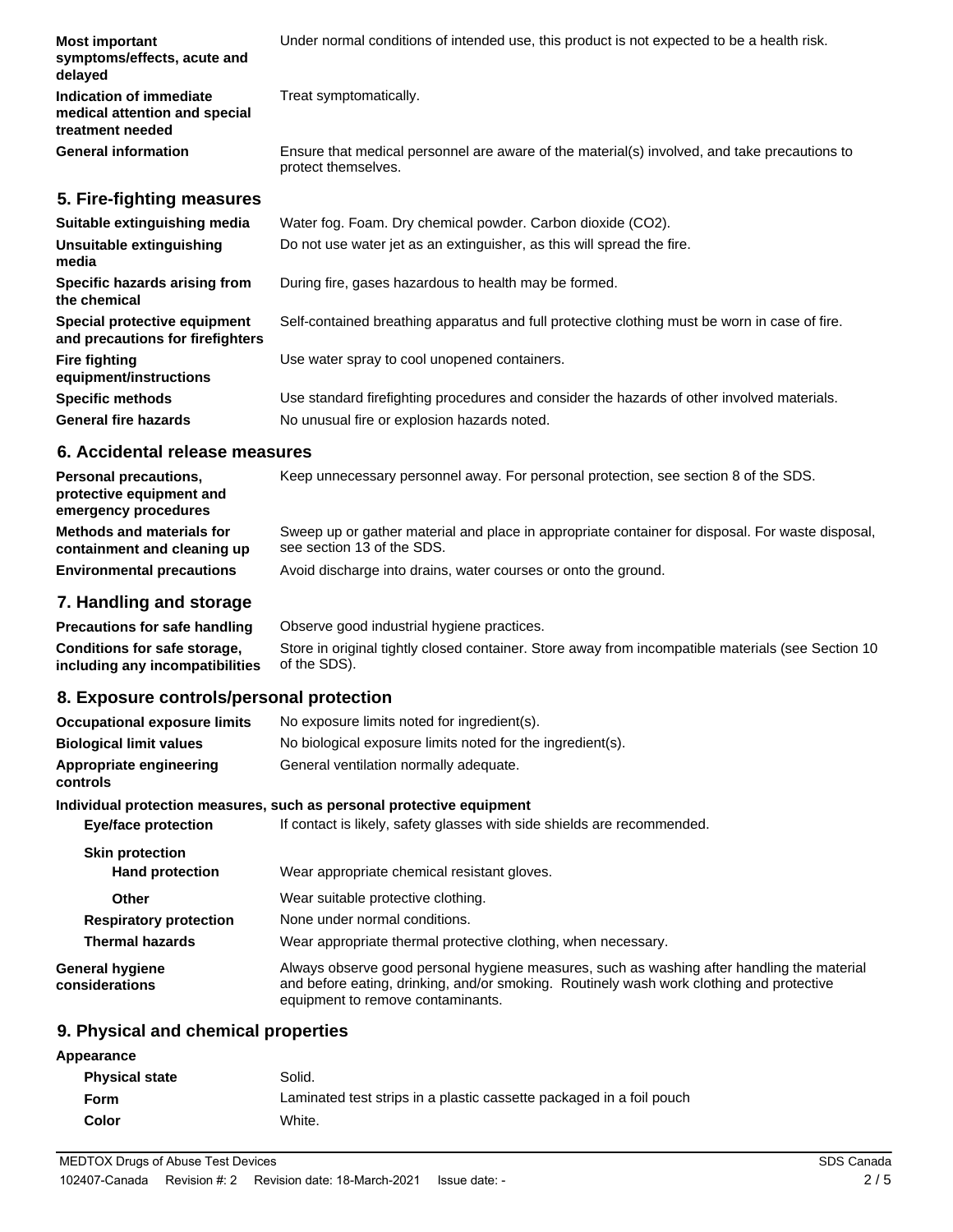| Odor                                              | None.                                                                                                                                                                                                                                                                 |
|---------------------------------------------------|-----------------------------------------------------------------------------------------------------------------------------------------------------------------------------------------------------------------------------------------------------------------------|
| <b>Odor threshold</b>                             | Not available.                                                                                                                                                                                                                                                        |
| рH                                                | Not applicable.                                                                                                                                                                                                                                                       |
| Melting point/freezing point                      | Not available.                                                                                                                                                                                                                                                        |
| Initial boiling point and boiling<br>range        | Not applicable.                                                                                                                                                                                                                                                       |
| <b>Flash point</b>                                | Not applicable.                                                                                                                                                                                                                                                       |
| <b>Evaporation rate</b>                           | Not applicable.                                                                                                                                                                                                                                                       |
| Flammability (solid, gas)                         | Will burn if involved in a fire.                                                                                                                                                                                                                                      |
| Upper/lower flammability or explosive limits      |                                                                                                                                                                                                                                                                       |
| <b>Flammability limit - lower</b><br>(%)          | Not applicable.                                                                                                                                                                                                                                                       |
| <b>Flammability limit - upper</b><br>(%)          | Not applicable.                                                                                                                                                                                                                                                       |
| Explosive limit - lower (%)                       | Not applicable.                                                                                                                                                                                                                                                       |
| Explosive limit - upper (%)                       | Not applicable.                                                                                                                                                                                                                                                       |
| Vapor pressure                                    | Not applicable.                                                                                                                                                                                                                                                       |
| <b>Vapor density</b>                              | Not applicable.                                                                                                                                                                                                                                                       |
| <b>Relative density</b>                           | Not available.                                                                                                                                                                                                                                                        |
| Solubility(ies)                                   |                                                                                                                                                                                                                                                                       |
| <b>Solubility (water)</b>                         | Not applicable.                                                                                                                                                                                                                                                       |
| <b>Partition coefficient</b><br>(n-octanol/water) | Not applicable.                                                                                                                                                                                                                                                       |
| <b>Auto-ignition temperature</b>                  | Not applicable.                                                                                                                                                                                                                                                       |
| <b>Decomposition temperature</b>                  | Not available.                                                                                                                                                                                                                                                        |
| <b>Viscosity</b>                                  | Not applicable.                                                                                                                                                                                                                                                       |
| <b>Other information</b>                          | Tests for one or more of the following as labeled: Amphetamine, Barbiturates, Benzodiazepines,<br>Buprenorphine, Cocaine, Fentanyl, Methadone, Methamphetamine, Opiates, Oxycodone,<br>Phencyclidine, Propoxyphene, THC (Cannabinoids) and Tricyclic Antidepressants. |
| <b>Bulk density</b>                               | Not applicable.                                                                                                                                                                                                                                                       |
| <b>Explosive properties</b>                       | Not explosive.                                                                                                                                                                                                                                                        |
| <b>Oxidizing properties</b>                       | Not oxidizing.                                                                                                                                                                                                                                                        |
| <b>VOC</b>                                        | Not applicable.                                                                                                                                                                                                                                                       |

## **10. Stability and reactivity**

| <b>Reactivity</b>                            | The product is stable and non-reactive under normal conditions of use, storage and transport. |
|----------------------------------------------|-----------------------------------------------------------------------------------------------|
| <b>Chemical stability</b>                    | Material is stable under normal conditions.                                                   |
| <b>Possibility of hazardous</b><br>reactions | No dangerous reaction known under conditions of normal use.                                   |
| <b>Conditions to avoid</b>                   | Contact with incompatible materials.                                                          |
| Incompatible materials                       | Strong oxidizing agents.                                                                      |
| <b>Hazardous decomposition</b><br>products   | No hazardous decomposition products are known.                                                |

## **11. Toxicological information**

### **Information on likely routes of exposure**

| <b>Inhalation</b>                                                                  | No adverse effects due to inhalation are expected.                                     |
|------------------------------------------------------------------------------------|----------------------------------------------------------------------------------------|
| <b>Skin contact</b>                                                                | Prolonged skin contact may cause temporary irritation.                                 |
| Eye contact                                                                        | Direct contact with eyes may cause temporary irritation.                               |
| Ingestion                                                                          | Expected to be a low ingestion hazard.                                                 |
| Symptoms related to the<br>physical, chemical and<br>toxicological characteristics | Under normal conditions of intended use, this material does not pose a risk to health. |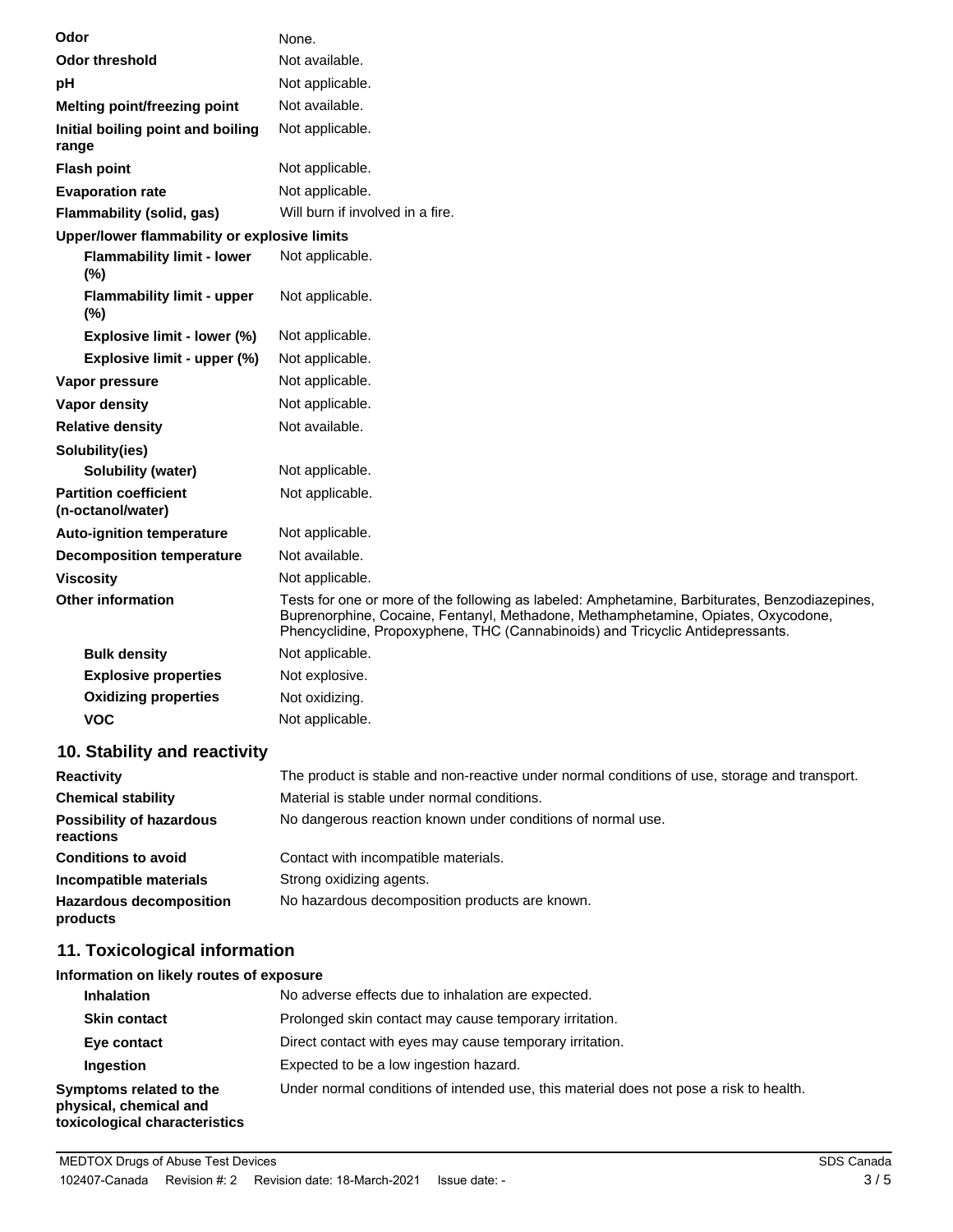| Information on toxicological effects                  |                                                                                                                     |
|-------------------------------------------------------|---------------------------------------------------------------------------------------------------------------------|
| <b>Acute toxicit</b>                                  | Not expected to be acutely toxic.                                                                                   |
| <b>Skin corrosion/irritation</b>                      | Prolonged skin contact may cause temporary irritation.                                                              |
| Serious eye damage/eye<br><i>irritation</i>           | Direct contact with eyes may cause temporary irritation.                                                            |
| Respiratory or skin sensitization                     |                                                                                                                     |
| <b>Respiratory sensitization</b>                      | Not a respiratory sensitizer.                                                                                       |
| <b>Skin sensitization</b>                             | This product is not expected to cause skin sensitization.                                                           |
| <b>Germ cell mutagenicity</b>                         | No data available to indicate product or any components present at greater than 0.1% are<br>mutagenic or genotoxic. |
| Carcinogenicit                                        | This product is not considered to be a carcinogen by IARC, ACGIH, NTP, or OSHA.                                     |
| <b>Reproductive toxicity</b>                          | This product is not expected to cause reproductive or developmental effects.                                        |
| Specific target organ toxicity -<br>single exposure   | Not classified.                                                                                                     |
| Specific target organ toxicity -<br>repeated exposure | Not classified.                                                                                                     |
| <b>Aspiration hazard</b>                              | Not an aspiration hazard.                                                                                           |
| 12. Ecological information                            |                                                                                                                     |

| <b>Ecotoxicity</b>               | The product is not classified as environmentally hazardous. However, this does not exclude the<br>possibility that large or frequent spills can have a harmful or damaging effect on the environment. |  |
|----------------------------------|-------------------------------------------------------------------------------------------------------------------------------------------------------------------------------------------------------|--|
| Persistence and degradability    | No data is available on the degradability of this product.                                                                                                                                            |  |
| <b>Bioaccumulative potential</b> | No data available.                                                                                                                                                                                    |  |
| Mobility in soil                 | No data available.                                                                                                                                                                                    |  |
| Other adverse effects            | No other adverse environmental effects (e.g. ozone depletion, photochemical ozone creation<br>potential, endocrine disruption, global warming potential) are expected from this component.            |  |

#### **13. Disposal considerations**

| <b>Disposal instructions</b>             | Collect and reclaim or dispose in sealed containers at licensed waste disposal site.                                                                                                                                   |
|------------------------------------------|------------------------------------------------------------------------------------------------------------------------------------------------------------------------------------------------------------------------|
| Local disposal regulations               | Dispose in accordance with all applicable regulations.                                                                                                                                                                 |
| Hazardous waste code                     | The waste code should be assigned in discussion between the user, the producer and the waste<br>disposal company.                                                                                                      |
| Waste from residues / unused<br>products | Dispose of in accordance with local regulations. Empty containers or liners may retain some<br>product residues. This material and its container must be disposed of in a safe manner (see:<br>Disposal instructions). |
| Contaminated packaging                   | Since emptied containers may retain product residue, follow label warnings even after container is<br>emptied. Empty containers should be taken to an approved waste handling site for recycling or<br>disposal.       |

### **14. Transport information**

## **TDG**

Not regulated as dangerous goods.

# **IATA**

Not regulated as dangerous goods.

### **IMDG**

Not regulated as dangerous goods.

#### **Transport in bulk according to** Not applicable. **Annex II of MARPOL 73/78 and the IBC Code**

## **15. Regulatory information**

## **Canadian regulations**

This product has been classified in accordance with the hazard criteria of the HPR and the SDS contains all the information required by the HPR.

## **Controlled Drugs and Substances Act**

Not regulated. **Export Control List (CEPA 1999, Schedule 3)** Not listed.